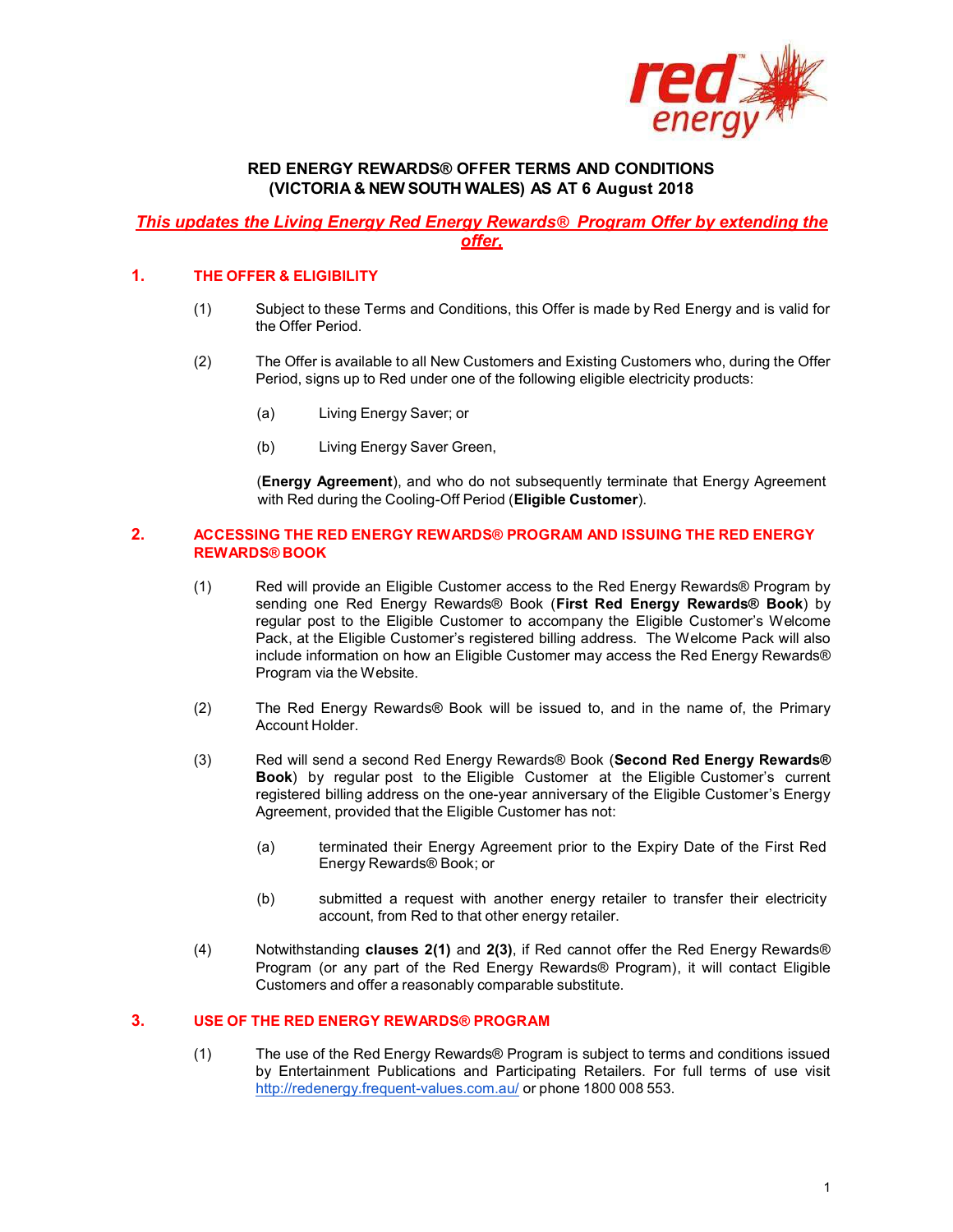

- (2) Entertainment Publications is fully responsible and liable for operations of and offers available under the Red Energy Rewards® Program (including offers on the Website and in the Red Energy Rewards® Book) and if an Eligible Customer has any enquiry or complaint that in any way relates to the Red Energy Rewards® Program, the Eligible Customer may contact Entertainment Publications on 1800 008 553.
- (3) If these Terms and Conditions are in any way inconsistent with terms and conditions issued by Entertainment Publications or any other Participating Retailer (Other Terms and Conditions), then those Other Terms and Conditions will prevail to the extent of the inconsistency.
- (4) The Eligible Customer's access to the Red Energy Rewards® Program will cease on the sooner of:
	- (a) the Expiry Date of Red Energy Rewards® Book (being either the Expiry Date of the First Red Energy Rewards® Book or the Expiry Date of the Second Red Energy Rewards® Book, as the case may be); or
	- (b) the Eligible Customer ceasing to have an Energy Agreement with Red.
- (5) The Red Energy Rewards® Program is non-transferable and cannot be redeemed for cash.
- (6) An Eligible Customers must use the Red Energy Rewards® Program in accordance with the instructions and information in the Red Energy Rewards® Book or on the Website.
- (7) An Eligible Customer acknowledges and agrees that:
	- (a) the methods for purchasing a Participating Retailer's goods and/or services is determined by that Participating Retailer in its sole and absolute discretion; and
	- (b) it is responsible and liable for the payment of any and all postage, delivery, transport and other associated charges that in any way relates to the purchase of goods and/or services from Participating Retailers as part of the Red Energy Rewards® Program.

### 4. MISCELLANEOUS

- (1) Notwithstanding any other provision in these Terms and Conditions, except for clause 2(4), Red may
	- (a) withdraw, suspend or cancel all or any part of this Offer for any reason at any time; and/or
	- (b) to vary the terms or content of all or any part of this Offer including (without limitation) any time or date in this Offer and these Terms and Conditions.
- (2) Red will not provide access to the Red Energy Rewards® Program (whether access to Website or provision of the Red Energy Rewards® Book, or both) to any Eligible Customer who has not fully complied with these Terms and Conditions.
- (3) To the extent permitted by law, Red will not be liable to any person for any cost, loss, damage, liability, expense or claim arising, whether directly or indirectly, in connection with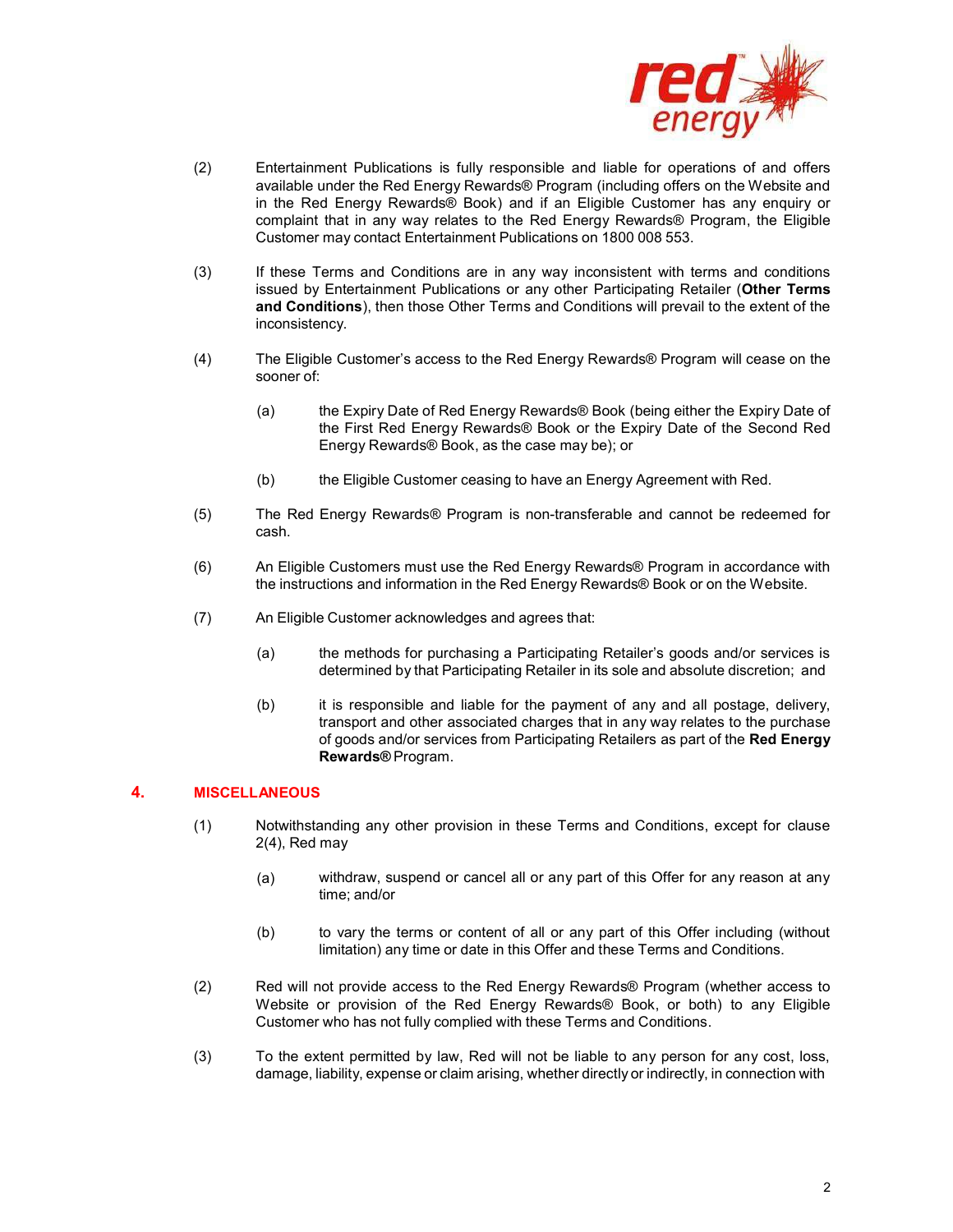

the Offer including the Red Energy Rewards® Program, the Red Energy Rewards® Book or the Website.

- (4) The law applying in the State or Territory in which the Eligible Customer's supply address is located applies to this Offer and these Terms and Conditions.
- (5) If Red withdraws, suspends, cancels or varies any of these Terms and Conditions or the Offer in accordance with clause 4(1), Red will promptly publish the withdrawal, suspension, cancellation or variation on the Red Energy website at www.redenergy.com.au.

#### 5. DEFINITIONS

In these Terms and Conditions:

- (1) Business Day means a day that is not a Saturday, Sunday or any other day that is a public holiday or bank holiday in the place where an act is to be performed or a payment is to be made;
- (2) Benefits means the benefits, discounts, promotions and offers provided by Participating Retailers as part of the Red Energy Rewards® Program;
- (3) Cooling-off Period means 10 Business Days from the day an Eligible Customer receives a copy of their energy supply agreement, or (if applicable) within such longer period as prescribed the Australian Consumer Law;
- (4) Date of Issue means the date the Red Energy Rewards® Book is received by the Eligible Customer from Red;
- (5) Eligible Customer is as defined in clause 1(2);
- (6) Energy Agreement is as defined in clause 1(2);
- (7) Entertainment Publications means Entertainment Publications Australia Pty Limited ABN 85 065 011 903 of 55 Herbert Street, Artarmon NSW 2064;
- (8) Existing Customer means any existing residential customer of Red in Victoria or New South Wales or any existing Small Business Customer of Red in Victoria or New South Wales, who is not bound by an electricity contract with a Fixed Benefit Period or any other electricity contract with Red that has a 2 year fixed term and is the Primary Account Holder;
- (9) Expiry Date means the expiry date printed on the vouchers and Rewards Card in the Red Energy Rewards® Book, which must not be less than 6 calendar months from the Date of Issue;
- (10) Fixed Benefit Period means the fixed period of time during which Red agrees to provide certain discounts or other rewards to a customer under an energy supply contract, as specified in that contract;
- (11) New Customer means any new residential consumer or a Small Business consumer who does not have an energy supply contract with Red;
- (15) Offer means this Red Energy Rewards® Program offered by Red;